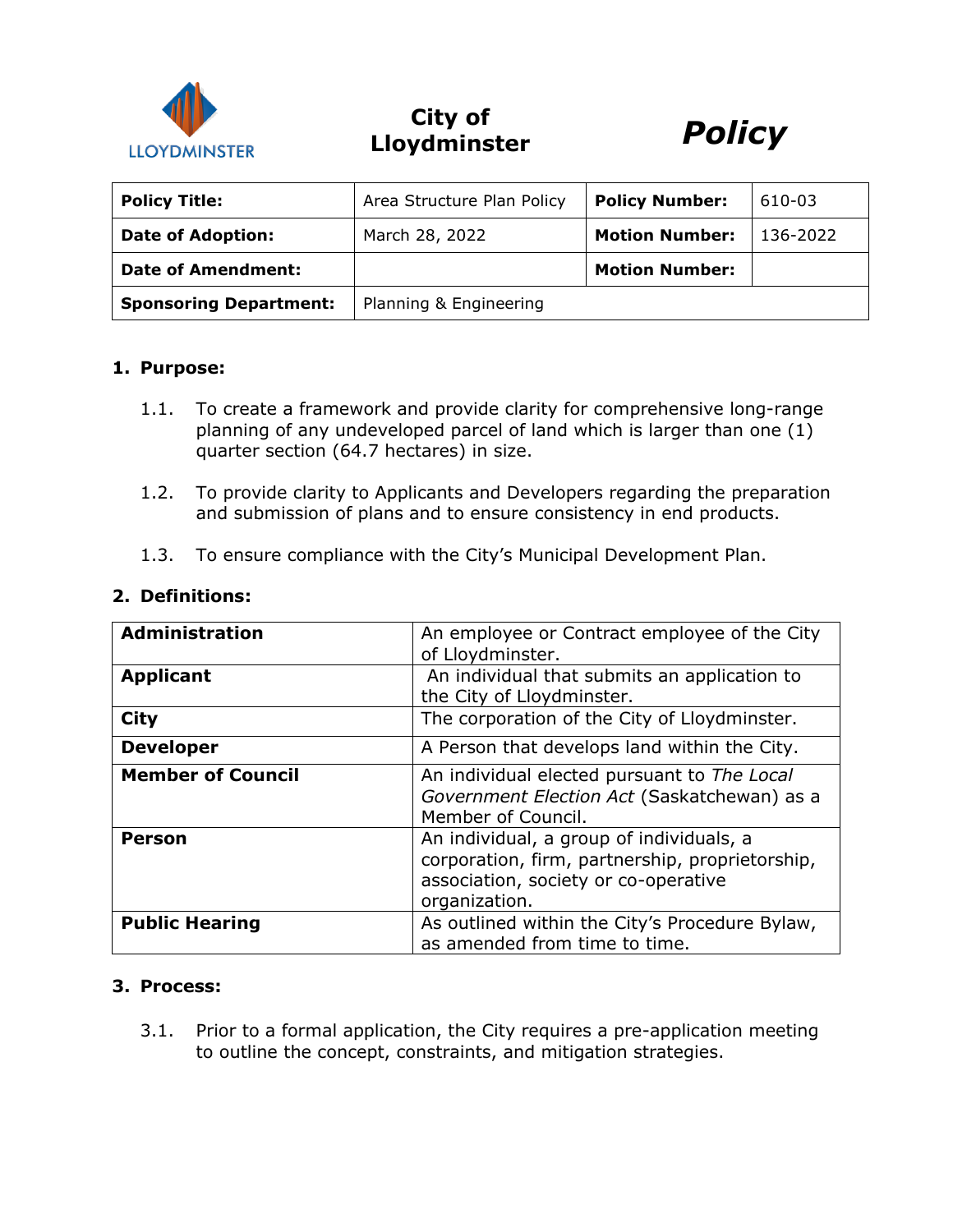- 3.2. The Applicant shall be responsible for organizing and conducting stakeholder consultation, to the satisfaction of Administration, held at an appropriate location.
- 3.3. The Applicant shall submit a draft Area Structure Plan at the time of application for review by City Administration.
- 3.4. Administration shall circulate the draft Area Structure Plan to City departments for comments and return to the Applicant with comments for revision. The Applicant may be required to engage the public if there are substantial revisions.
- 3.5. Administration shall submit all comments along with the amended Area Structure Plan at first reading.
- 3.6. Administration shall include all external agency comments along with the amended Area Structure Plan at the Public Hearing.
- 3.7. If Council refuses a bylaw to adopt an Area Structure Plan or amendment, Administration shall not accept another application for an Area Structure Plan or amendment on the same land that is the same or substantially the same until six (6) months have passed after the date of such refusal.

# **4. Content:**

4.1. Area Structure Plans shall include the information as described in "Schedule A": Area Structure Plan Terms of Reference.

# **5. Amendments:**

- 5.1. Applications to amend an existing Area Structure Plan will follow the same process as the creation of an Area Structure Plan outlined in Section 3.
- 5.2. The Applicant shall only be required to present the draft Area Structure Plan amendment at a public open house for applications that result in significant changes to the existing Area Structure Plan.
- 5.3. For Area Structure Plans in existence prior to this policy coming into effect, the amendment process shall be at the discretion of Administration in consideration of, but not limited to, the following:
	- 5.3.1. Compliance of the existing ASP with this Policy;
	- 5.3.2. The level of detail of analysis of the ASP; and
	- 5.3.3. Consistency of the existing ASP with community master planning and engineering documents.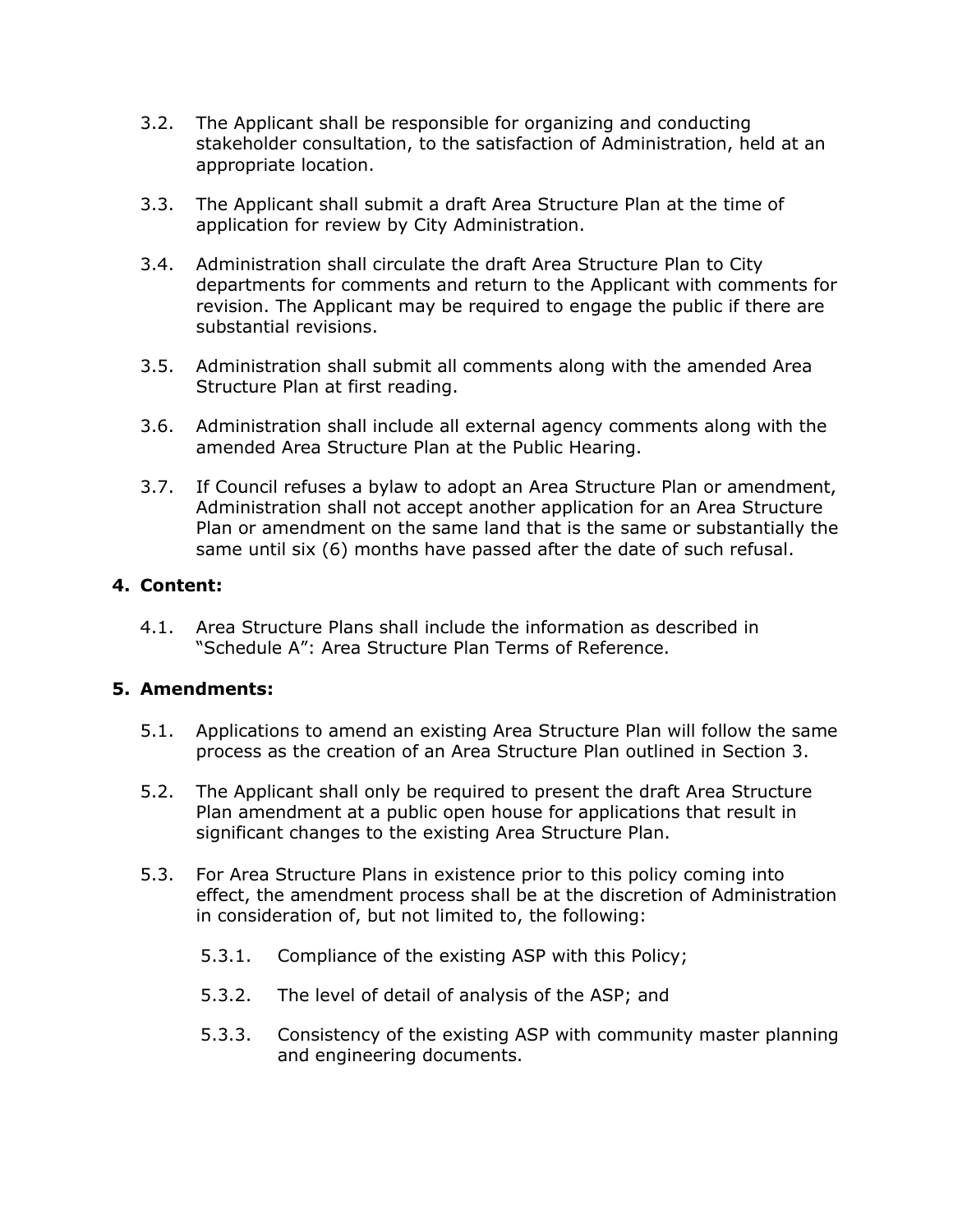# **6. Penalty:**

- 6.1. Any member of Administration found to be in violation of this Policy may be subjected to a disciplinary action. Such action may be dependent upon the nature of the breach of this Policy; discipline may range from a verbal warning to dismissal with cause.
- 6.2. Any Member of Council found to be in violation of this Policy may be dealt with utilizing the *"Code of Conduct Bylaw"* or provisions of *"The Lloydminster Charter."*

# **7. Responsibility:**

- 7.1. City Council shall review and approve all policies.
- 7.2. Administration shall administer this Policy through the use of a supporting procedure.
- 7.3. Sponsoring Department shall be responsible for creating and amending a supporting procedure.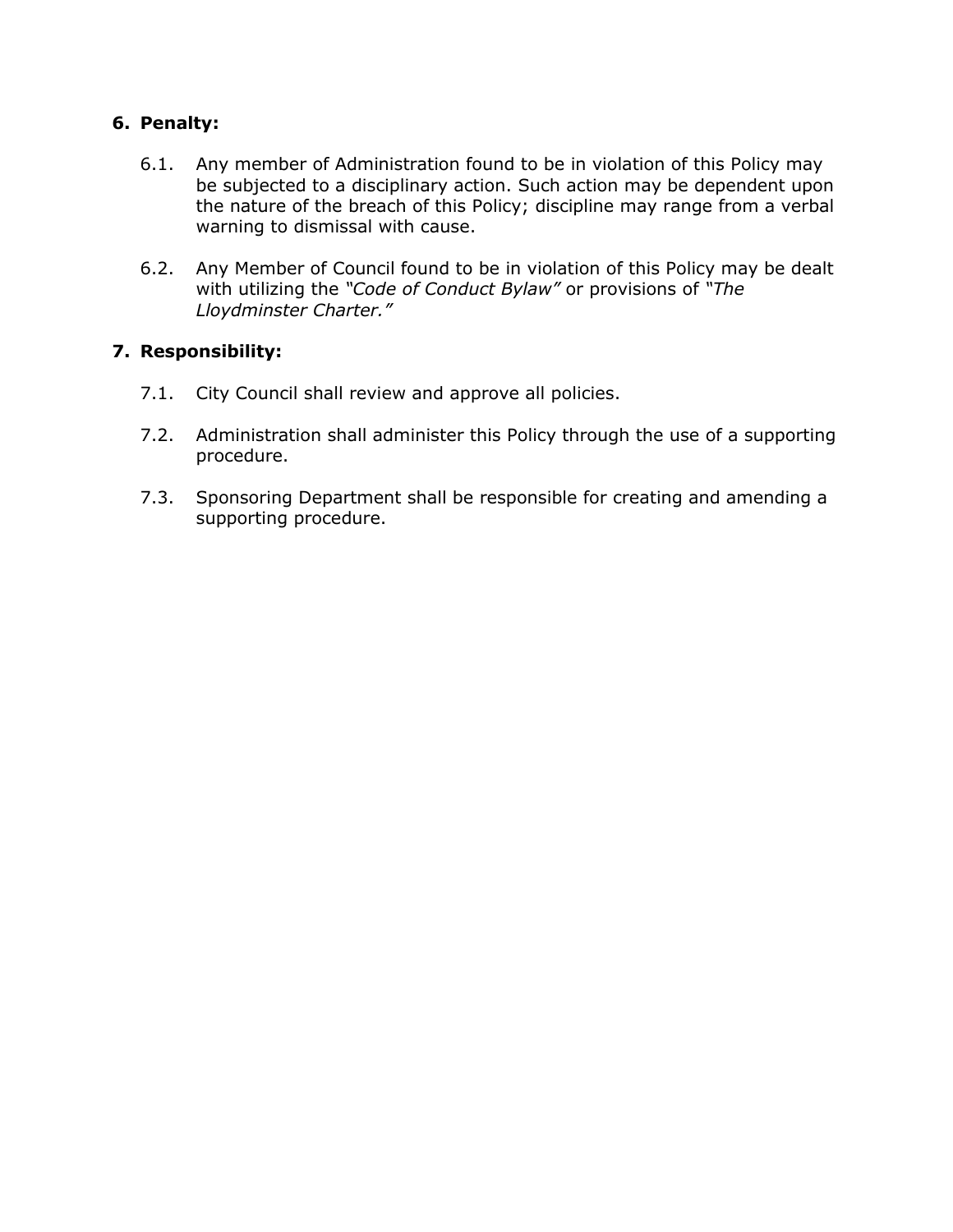**Schedule "A"**

# Area Structure Plan Terms of Reference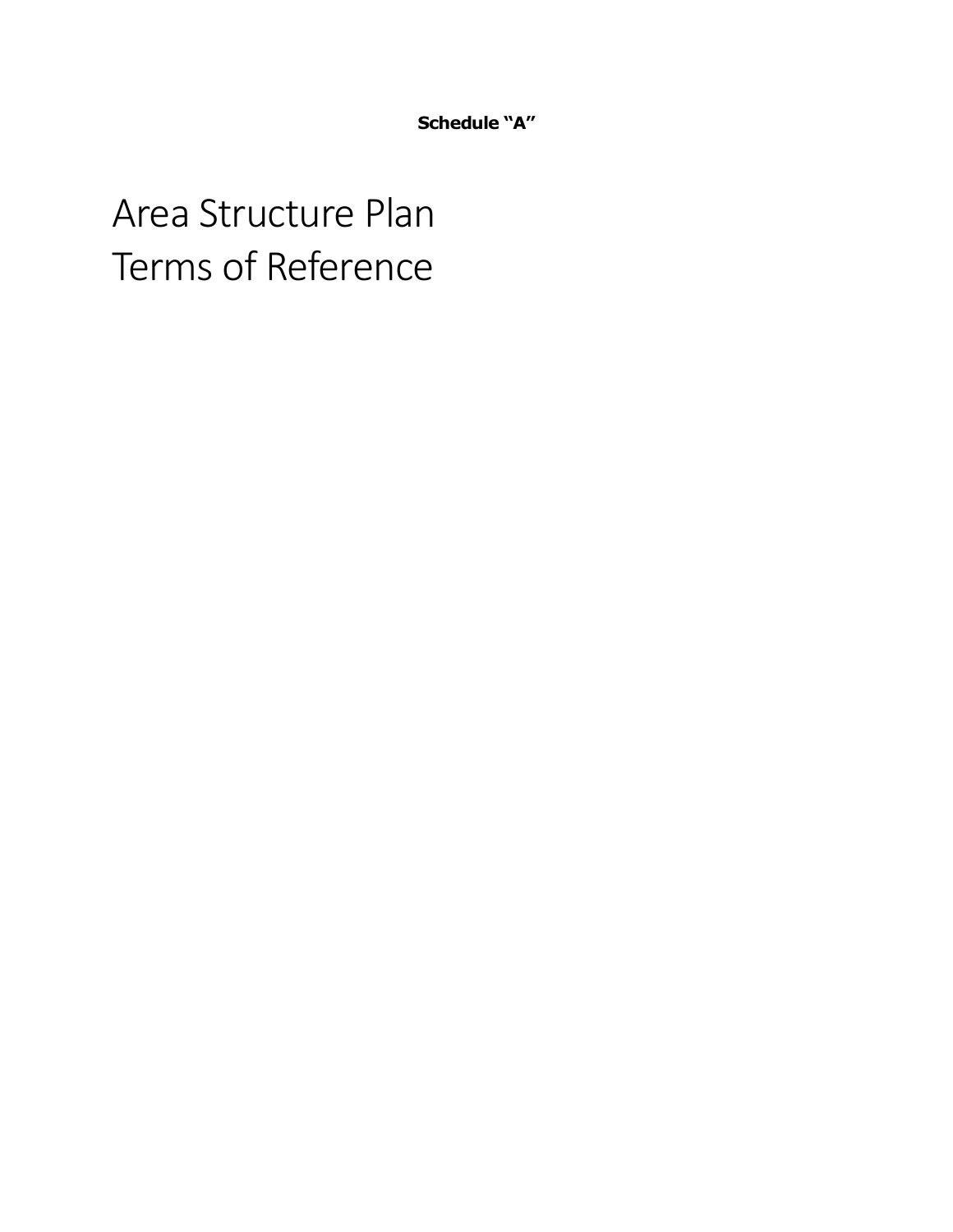# Table of Contents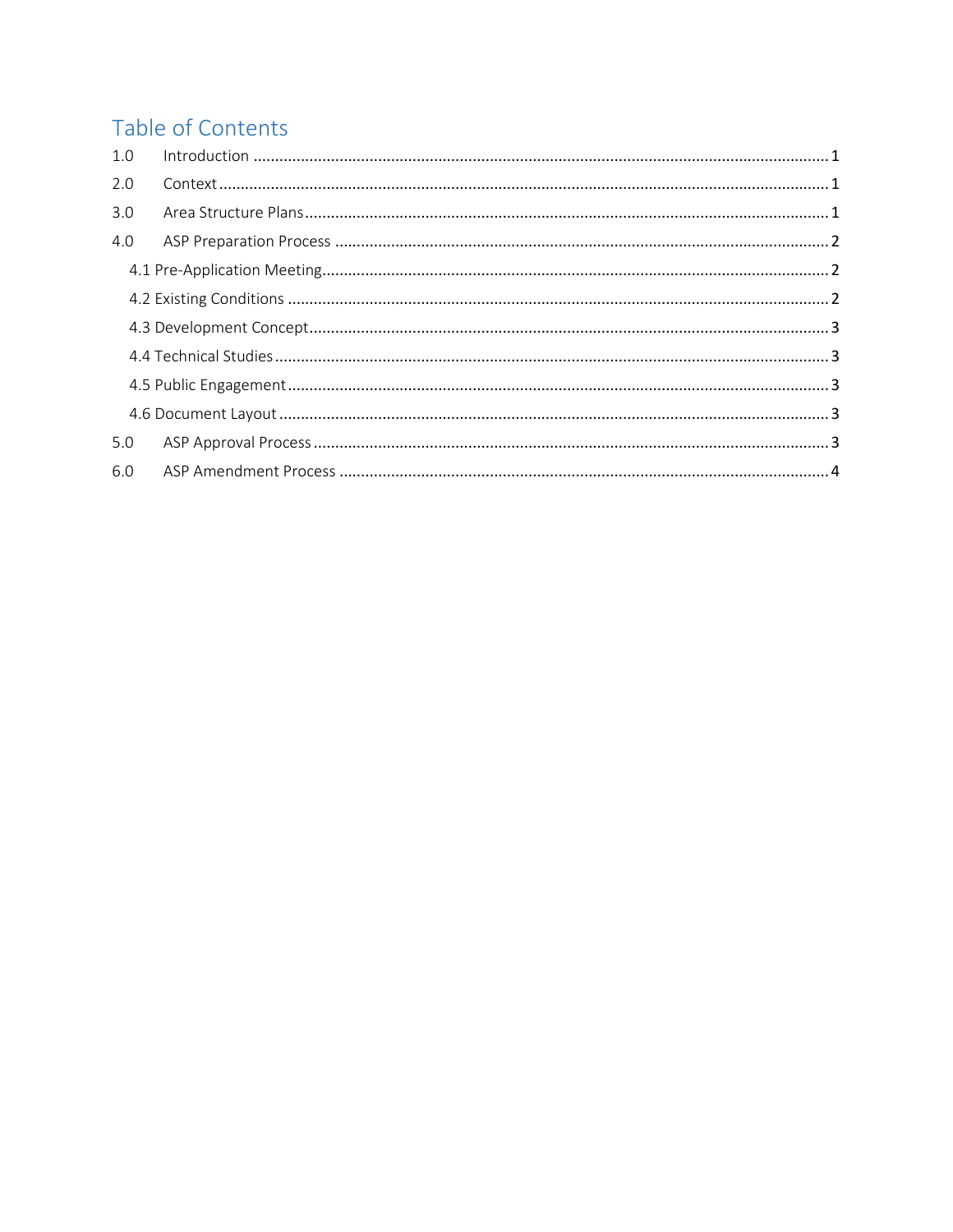# <span id="page-5-0"></span>1.0 Introduction

# <span id="page-5-1"></span>2.0 Context

The Area Structure Plan (ASP) is a statutory plan enabled under Part 17 of the *Municipal Government Act*. In Lloydminster, the ASP is a high level, lower detail land use planning document that implements the vision of the Municipal Development Plan and gives guidance for more detailed planning documents, such as the Neighbourhood Structure Plan. Area Structure Plans cover large areas of the community, typically greater than one quarter section (64 ha) in size.

Figure 1 below shows the relative location of the ASP within the City of Lloydminster's planning document hierarchy:



*Figure 1. Lloydminster Planning Hierarchy*

# <span id="page-5-2"></span>3.0 Area Structure Plans

Area Structure Plans interpret and implement the long term vision of the Municipal Development Plan on larger tracts of land and over long periods of time. The ASP is a policy document that helps guide the overall look and feel of the community in a particular area to achieve more cohesive and consistent development patterns.

As such the level of detail required for an ASP is lower than that required at the Neighbourhood Structure Plan level. Network level analysis is suitable for transportation and utility servicing analysis, and land use classification locations are generalized, leaving details to the Neighbourhood Structure Plan stage. Area Structure Plans need to be consistent with other community master planning and engineering documents.

The ASP must describe the following in a generalized manner:

- the proposed land uses
- the density of population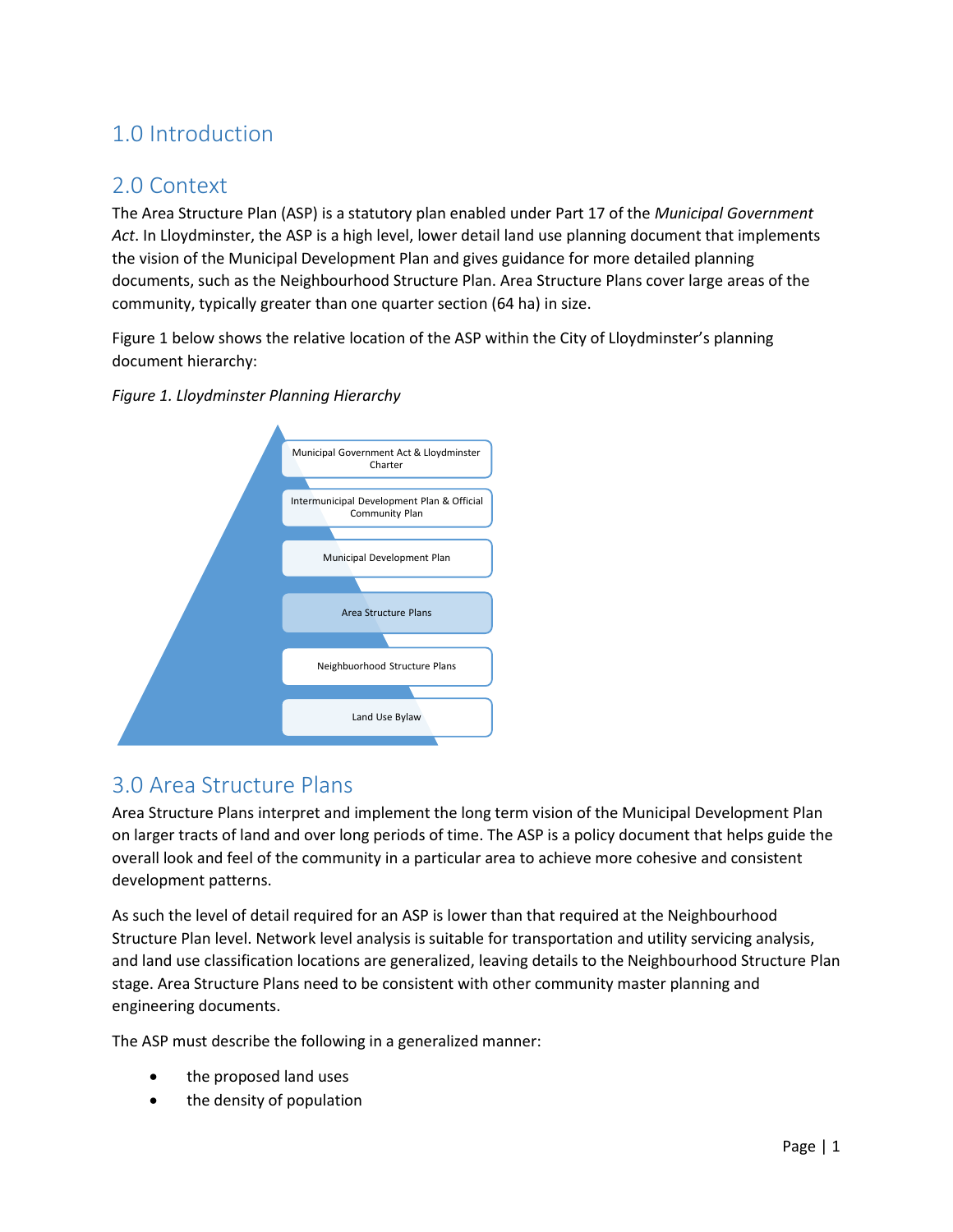- the sequence of development
- the general location of major transportation routes and public utilities

Graphic representation of data is critical. At a minimum, the ASP must graphically illustrate the following:

- Plan area in the context of the greater community
- Relation of plan area to the MDP and Intermunicipal Development Plan, if appropriate
- Aerial photography of plan area with existing parcel boundaries
- Existing natural and built environment features representing opportunities and constraints to development
- Generalized locations of land uses
- Development staging
- Generalized utility servicing (network level) locations
- Oil and gas facilities and infrastructure

# <span id="page-6-0"></span>4.0 ASP Preparation Process

As mentioned above, the level of detail required for an ASP is relatively low. Preparation of an ASP will require extensive public engagement to encourage community support for and feedback on the overall development scheme.

At a minimum the following steps should be undertaken during the preparation of an ASP:

- 1. Pre-Application meeting with City Administration
- 2. Assessment of existing conditions
- 3. Development of generalized land use concept
- 4. Prepare technical studies.
- 5. Undertake public engagement.
- 6. Create the ASP document.
- 7. Attend Public Hearing
- 8. Seek ASP bylaw adoption.

# <span id="page-6-1"></span>4.1 Pre-Application Meeting

Prior to initiating the preparation of an ASP, the Applicant must meet with City Administration to discuss the proposed generalized land use concept and policy approach. The intent of the meeting is to clarify requirements for the Applicant, discuss the public engagement plan and confirm that the intended policy approach is consistent with the intent of the MDP.

# <span id="page-6-2"></span>4.2 Existing Conditions

The ASP will need to assess the existing conditions of the proposed development area. This may include preparation of:

- Desktop analysis of the following:
	- o Historical resources
	- o Biophysical including soils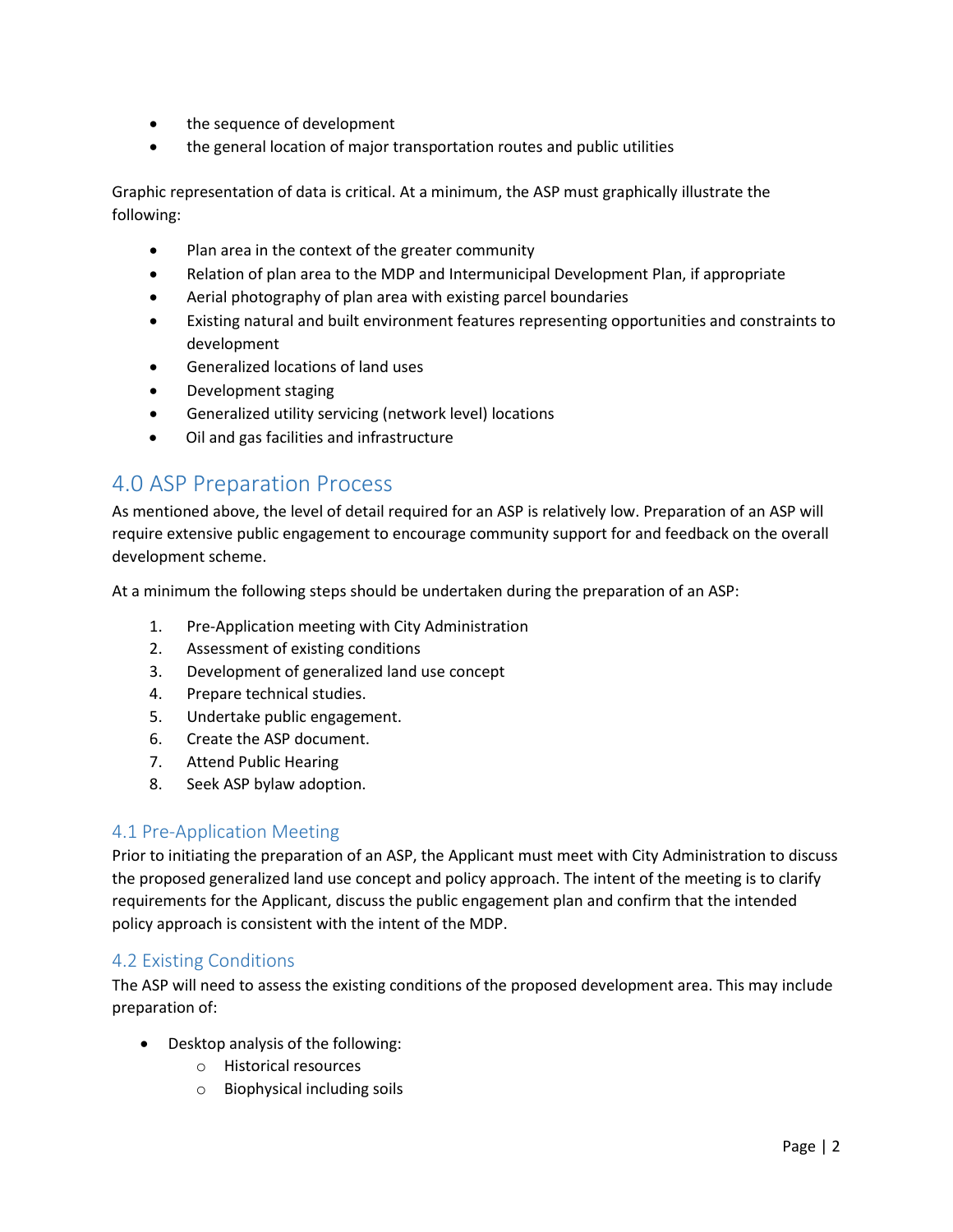- o Utility servicing capacity
- o Transportation network capacity
- $\circ$  Opportunities and constraints, including existing/proposed oils and gas facilities

# <span id="page-7-0"></span>4.3 Development Concept

The development concept will illustrate:

- plan boundary
- all network roads and trails
- location of parks and open spaces (including school sites, municipal reserve and environmental reserve)
- generalized locations of future stormwater management facilities
- north arrow, legend, scale, etc.

Supporting discussion on the above is necessary to clarify the intended look and feel of the neighbourhood, including any architectural or urban design standards for particular neighbourhoods that may require special consideration of built form.

# <span id="page-7-1"></span>4.4 Technical Studies

The following technical studies supporting the proposed development will be required:

- overview traffic impact assessment (TIA)
- overview servicing design brief
- general assessment of drainage and possible stormwater management facility locations

Additional studies may be required at the discretion of the development authority depending on the nature of the proposed development.

# <span id="page-7-2"></span>4.5 Public Engagement

The Applicant is required to undertake public and stakeholder engagement. The style of engagement is at the discretion of the Applicant; however, the engagement approach must be sufficiently advertised and arranged to allow for access by the greatest number of people possible. During the pre-application meeting the engagement approach shall be reviewed with Administration. An engagement report must be prepared identifying concerns raised and approaches to mitigate those concerns.

# <span id="page-7-3"></span>4.6 Document Layout

Appendix A contains a sample table of contents for an NSP. It is recommended Applicants follow this sample outline for consistency across all NSP and to streamline the review and approval processes.

# <span id="page-7-4"></span>5.0 ASP Approval Process

As a statutory document, an ASP requires three readings from Council to be adopted by bylaw. Prior to second and third readings a public hearing is held.

Prior to seeking first reading, the Applicant will prepare a draft ASP document for Administrative review prior to formal submission. Additionally, the Applicant is required to undertake public engagement to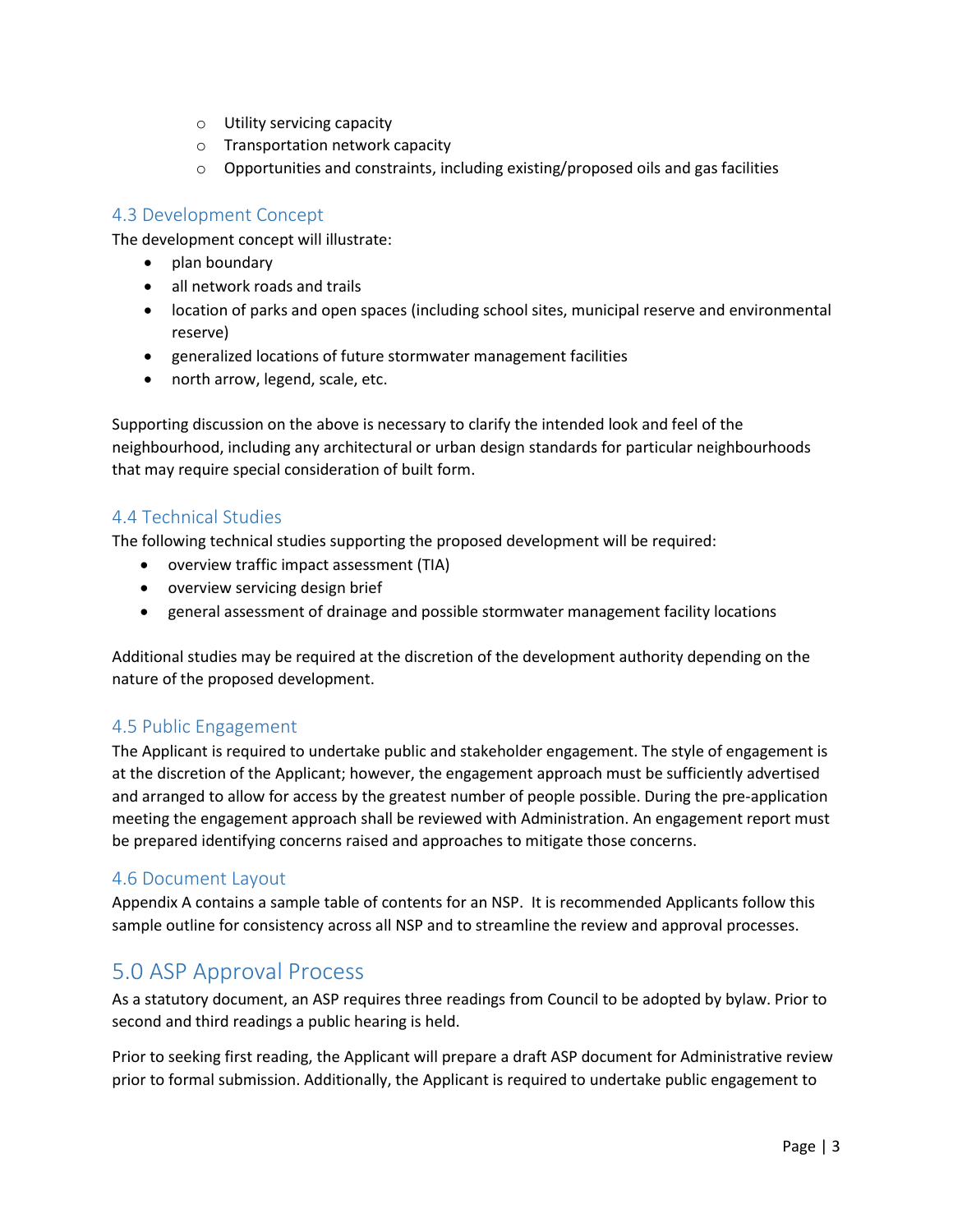present the preliminary ASP highlights and seek feedback. Feedback should be incorporated into the final ASP document, as appropriate, prior to submission.

Once submitted, the ASP is circulated internally and to external agencies for review and comment. All comments inform the preparation of the first reading report to Council.

The entire application and approval process can take up to six months depending on influencing factors.

# <span id="page-8-0"></span>6.0 ASP Amendment Process

The amendment process for an ASP is similar to the approval process. The application for amendment is reviewed and circulated internally and externally for review and comment. Three readings of an amending bylaw and a public hearing are required to undertake an amendment. The process can take up to four months.

For ASPs in existence prior to this Policy coming into effect, the amendment process is subject to the discretion of the Planning department. Minor/housekeeping amendments may follow the ASP amendment process. However, amendments for significant changes to the future land use concept, land use statistics and/or policies may necessitate the development of a Neighbourhood Structure Plan rather than an ASP amendment.